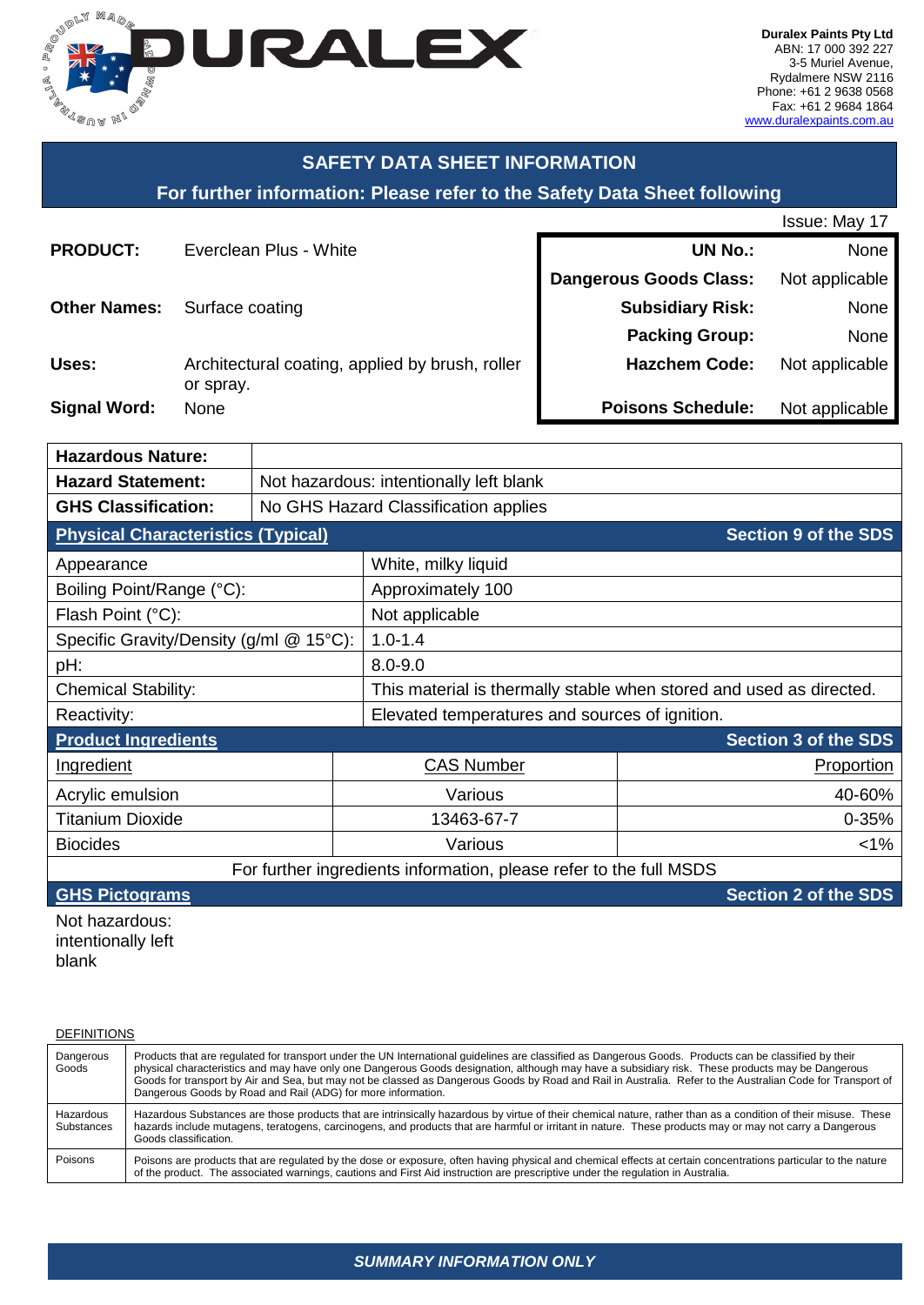

## **1. IDENTIFICATION**

| <b>Product Name:</b>      | <b>Everclean Plus- White</b>                              |
|---------------------------|-----------------------------------------------------------|
| <b>Other Names:</b>       | Surface coating                                           |
| <b>Chemical Family:</b>   | <b>Acrylic Paint</b>                                      |
| <b>Molecular Formula:</b> | Not known                                                 |
| <b>Recommended Use:</b>   | Architectural coating, applied by brush, roller or spray. |
| Supplier:                 | Duralex Paints Pty Ltd.                                   |
| ABN:                      | 17 000 392 227                                            |
| <b>Address:</b>           | 3-5 Muriel Avenue, Rydalmere NSW 2116                     |
| Telephone:                | +61 2 9638 0568                                           |
| Fax:                      | +61 2 9684 1864                                           |
| <b>Emergency Phone:</b>   | +61 2 9638 0568                                           |
| All other inquiries:      | +61 2 9638 0568                                           |

# **2. HAZARDS IDENTIFICATION**

#### **Hazard Nature**

#### **Hazard Category**

This section is intentionally left blank

#### **GHS Classification**

No GHS Hazard Classification applies

#### **GHS Pictograms**

Not hazardous: intentionally left blank

#### **Hazard Statement**

Not hazardous: intentionally left blank

#### **Hazard Statements**

#### **Precautionary Statements**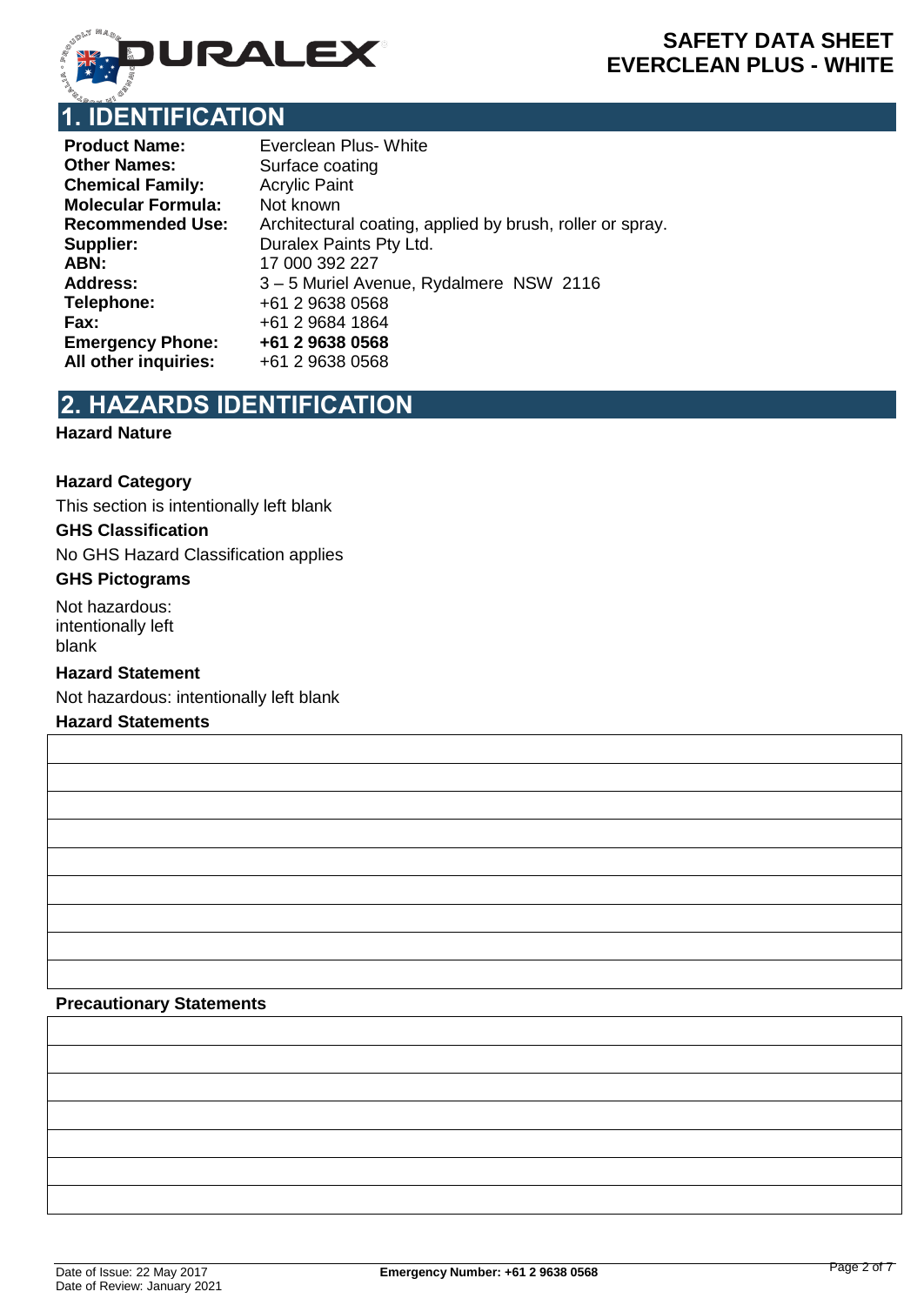

**Dangerous Goods Classification** Not applicable

**Poisons Schedule** Not applicable

**Signal Word** None

## **3. COMPOSITION: Information on Ingredients**

| <b>Chemical Ingredient</b>                         | <b>CAS Number</b> | Proportion (% v/v) |  |
|----------------------------------------------------|-------------------|--------------------|--|
| Acrylic emulsion                                   | Various           | 40-60%             |  |
| <b>Titanium Dioxide</b>                            | 13463-67-7        | 0-35%              |  |
| <b>Biocides</b>                                    | Various           | $< 1\%$            |  |
| Other non hazardous ingredients<br>including water | Various           | <b>Balance</b>     |  |
|                                                    |                   |                    |  |
|                                                    |                   |                    |  |
|                                                    |                   |                    |  |
|                                                    |                   |                    |  |

## **4. FIRST AID MEASURES**

### **For advice, contact Poisons Information Centre (Phone Australia: 13 1126) or a doctor.**

#### **Ingestion**

If swallowed, DO NOT induce vomiting. Give a glass of water to drink. Never give anything by mouth to an unconscious patient. Keep at rest. Seek medical advice.

#### **Eye Contact**

Flush eyes with large amounts of water until irritation subsides. Seek medical attention.

#### **Skin Contact**

Flush area with large amounts of water and wash area with soap if available. Remove contaminated clothing, including shoes, and launder before reuse. Seek medical attention for skin irritations.

#### **Inhalation**

Using proper respiratory protection, immediately remove the affective victim from exposure. Administer artificial respiration if breathing has stopped. Keep at rest. Seek immediate medical attention.

#### **First Aid Facilities**

Provide eye baths and safety showers.

#### **Medical Attention**

Treat according to symptoms.

### **5. FIRE FIGHTING MEASURES**

Shut off product that may 'fuel' a fire if safe to do so. Allow trained personnel to attend a fire in progress providing fire fighters with this Safety Data Sheet. Prevent extinguishing media from escaping to drains and waterways.

#### **Suitable Extinguishing Media**

If material is involved in a fire use water fog, fine water spray, foam or dry agent.

#### **Hazards from combustion products**

Non-combustible material.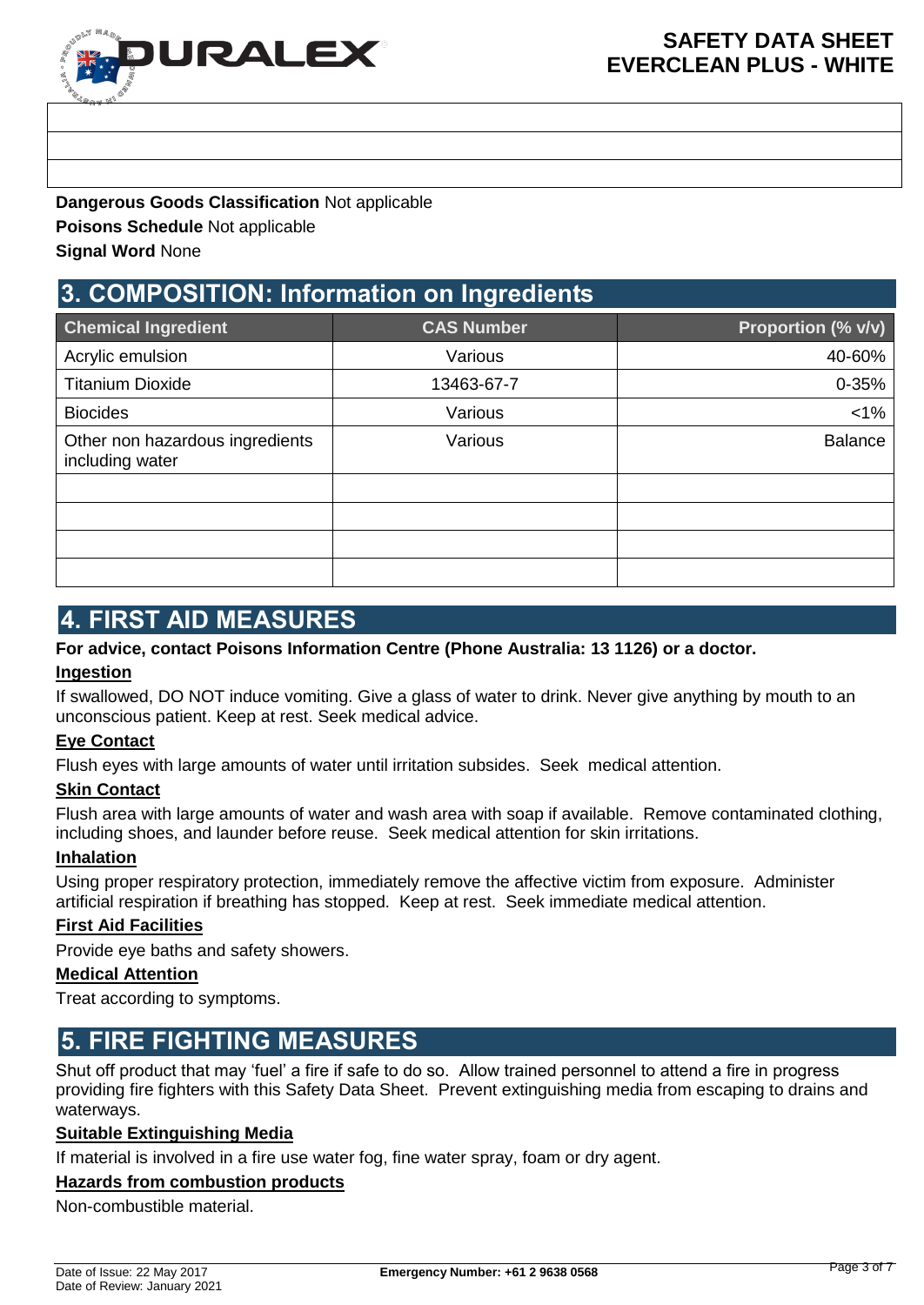

#### **Precautions for fire fighters and special protective equipment**

Not combustible, however following evaporation of aqueous component residual material can burn if ignited. On burning may emit toxic fumes. Fire fighters should wear self-contained breathing apparatus and suitable protective clothing if risk of exposure to vapour or products of combustion.

#### **Hazchem Code**

Not applicable

### **6. ACCIDENTAL RELEASE MEASURES**

#### **Emergency Procedures**

Prevent product from escaping to drains and waterways. Contain leaking packaging in a containment drum. Prevent vapours or dusts from building up in confined areas. Ensure that drain valves are closed at all times. Clean up and report spills immediately.

#### **Methods and materials for containment**

*Major Land Spill*

- Eliminate sources of ignition.  $\bullet$
- Warn occupants of downwind areas of possible fire and explosion hazard, where present.
- Prevent product from entering sewers, watercourses, or low-lying areas.
- Keep the public away from the area.
- Shut off the source of the spill if possible and safe to do so.
- Advise authorities if substance has entered a watercourse or sewer or has contaminated soil or vegetation.
- Take measures to minimise the effect on the ground water.
- Contain the spilled product using the resources in the spill kit.
- Recover by pumping use explosion proof pump or hand pump or with a suitable absorbent material.
- Consult an expert on disposal of recovered material and ensure conformity to local disposal regulations.  $\bullet$
- See "First Aid Measures" and "Stability and Reactivity"

#### *Major Water Spill*

- Eliminate any sources of ignition.
- Warn occupants and shipping in downwind areas of possible fire and explosion hazard, where present.
- Notify the port or relevant authority and keep the public away from the area.
- Shut off the source of the spill if possible and safe to do so.
- Confine the spill if possible.
- Remove the product from the surface by skimming or with suitable absorbent material.
- Consult an expert on disposal of recovered material and ensure conformity to local disposal regulations.
- See "First Aid Measures" and "Stability and Reactivity".

## **7. HANDLING AND STORAGE**

#### **Precautions for Safe Handling**

#### **Conditions for Safe Storage**

Store in a cool, dry place away from direct sunlight. Protect containers from physical damage and check regularly for leaks. Avoid release to the environment, store in bunded areas and ensure exit drains are closed.

#### **Incompatible Materials**

Oxidising agents.

## **8. EXPOSURE CONTROLS: PERSONAL PROTECTION**

#### **National Exposure Standards**

The time weighted average concentration (TWA) for this product is: No limit allocated, which means the highest allowable exposure concentration in an eight-hour day for a five-day working week. The short term exposure limit (STEL) is: No limit allocated, which is the maximum allowable exposure concentration at any time. Replacing a TWA or STEL value for some products is a Peak Limitation value (Peak): applies in this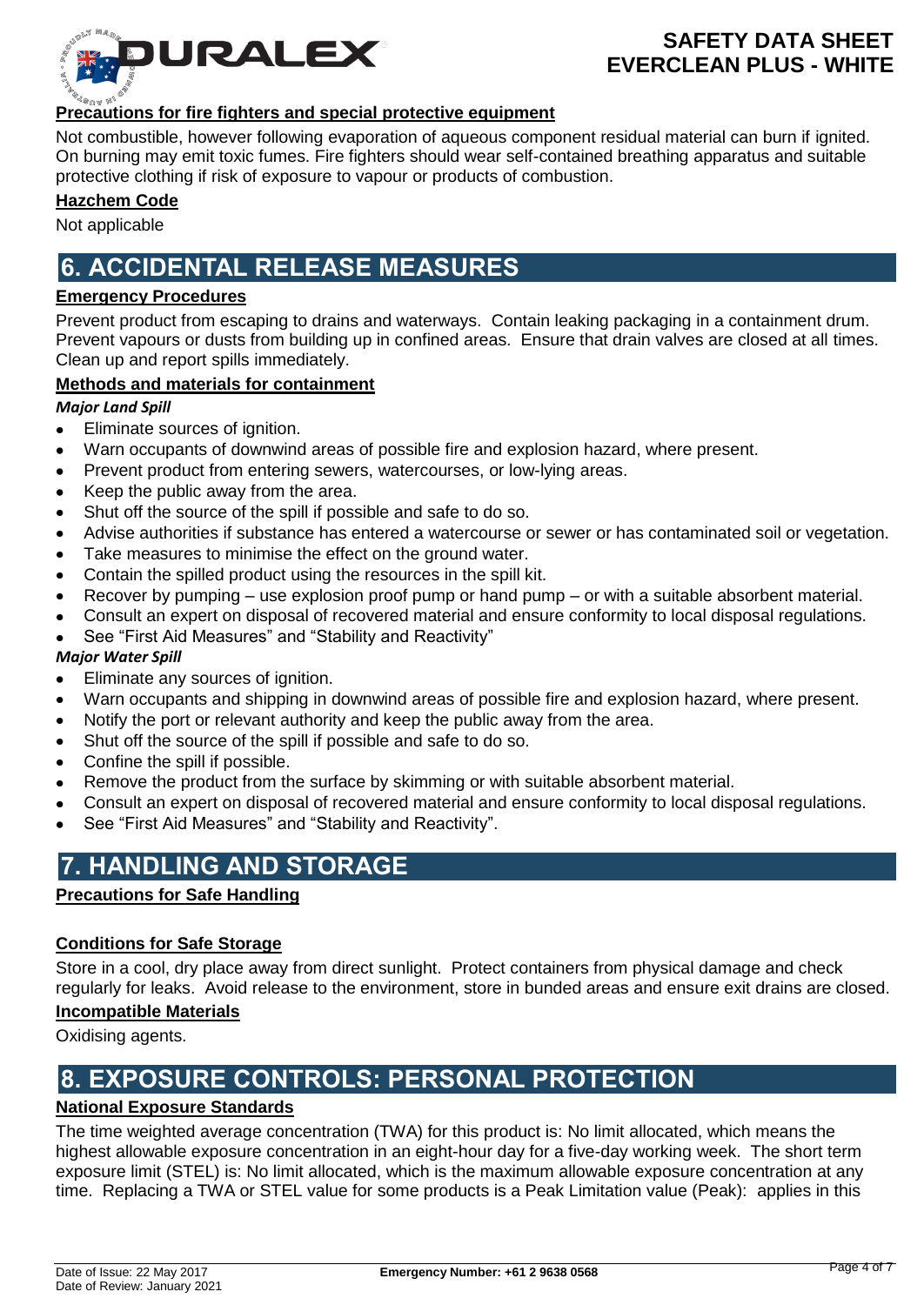

case. In addition to the exposure concentrations may be a subsidiary caution in such cases where the product is a skin sensitiser, represented as (Sen), where applies in this case.

#### **Biological Limit Values (BLV)**

Ingredients in this material do not have a Biological Limit Allocated.

#### **Engineering Controls: Ventilation**

The use of local exhaust ventilation is recommended to control process emissions near the source. Laboratory samples should be handled in a fume hood. Provide mechanical ventilation of confined spaces. Use explosion proof equipment.

#### **Personal Protective Equipment**

**Respiratory Protection:** Where concentrations in air may approach or exceed the limits described in the National Exposure Standards, it is recommended to use a half-face filter mask to protect from overexposure by inhalation. A type 'A' filter material is considered suitable for this product.

**Eye Protection:** Always use safety glasses or a face shield when handling this product.

**Skin/Body Protection:** Always wear long sleeves, long trousers, or coveralls, and enclosed footwear or safety boots when handling this product. It is recommended that chemical resistant gloves be worn when handling this product.

### **9. PHYSICAL AND CHEMICAL PROPERTIES**

| <b>Property</b>                 | <b>Unit of measurement</b> | <b>Typical Value</b>            |
|---------------------------------|----------------------------|---------------------------------|
| Appearance                      | None                       | White, milky liquid             |
| <b>Boiling Point/Range</b>      | $^{\circ}C$                | Approximately 100               |
| <b>Flash Point</b>              | $^{\circ}C$                | Not applicable                  |
| SG/Density (@ 15°C)             | $g/ml$ ; kgm <sup>-3</sup> | $1.0 - 1.4$                     |
| Vapour Pressure @ 20°C          | kPa                        | Not available                   |
| Vapour Density @ 20°C           | $g/ml$ ; kgm <sup>-3</sup> | Not known                       |
| <b>Autoignition Temperature</b> | $\rm ^{\circ}C$            | Not applicable                  |
| <b>Explosive Limits in Air</b>  | % vol/vol                  | Not applicable - Not applicable |
| Viscosity @ 20°C                | cPs, mPas                  | 4-6 Poise                       |
| <b>Percent volatiles</b>        | % vol/vol                  | Not available                   |
| Acidity/alkalinity as pH        | None                       | $8.0 - 9.0$                     |
| Solubility in Water             | g/                         | Miscible with water             |
| Other solvents                  | -                          | Not applicable                  |

The values listed are indicative of this product's physical and chemical properties. For a full product specification, please consult the Technical Data Sheet.

## **10. STABILITY AND REACTIVITY**

#### **Chemical stability**

This material is thermally stable when stored and used as directed.

#### **Conditions to avoid**

Elevated temperatures and sources of ignition.

#### **Hazardous decomposition products**

Oxides of carbon and nitrogen, smoke and other toxic fumes.

#### **Hazardous reactions**

No known hazardous reactions.

#### **Hazardous polymerisation**

Will not occur.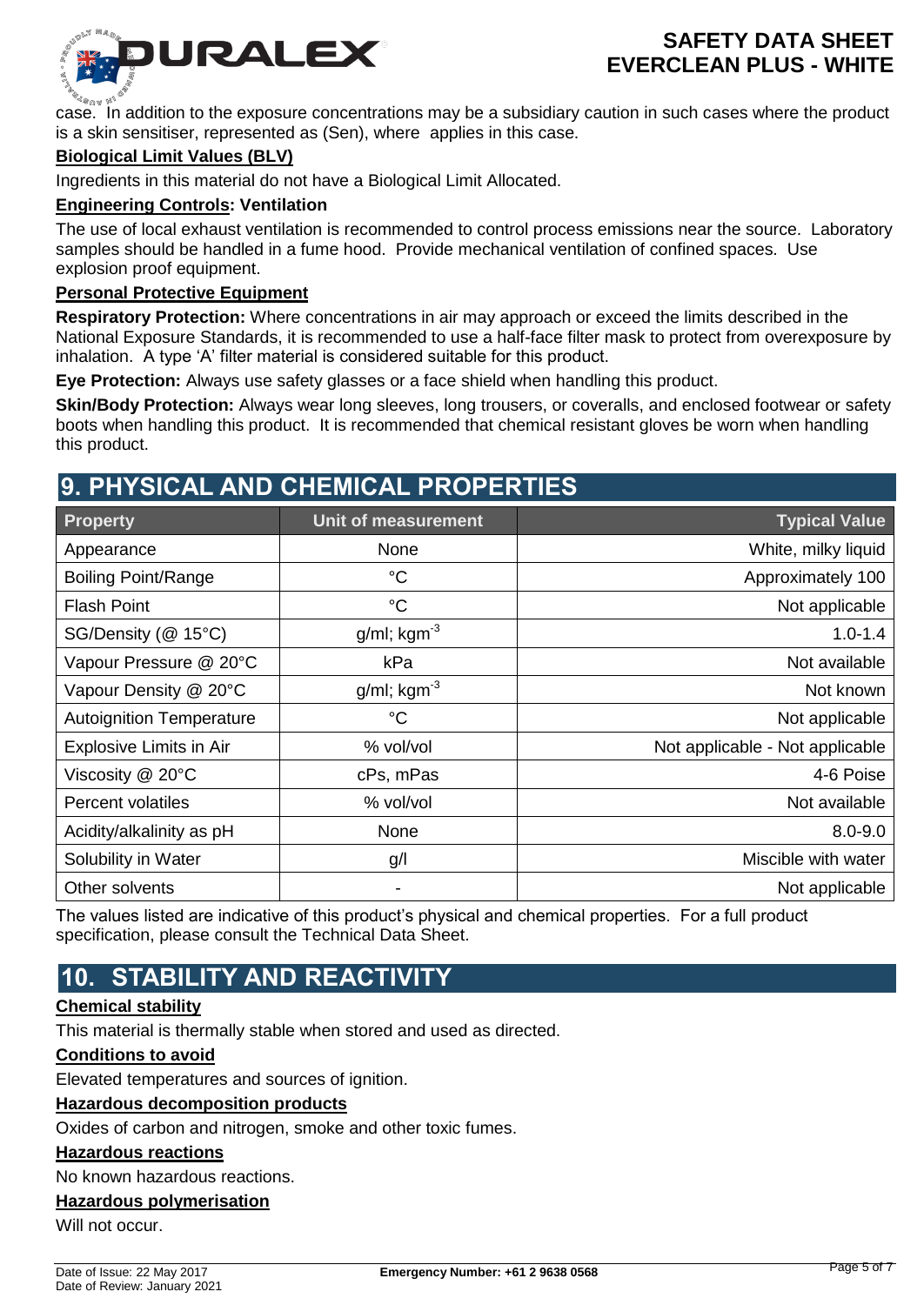

## **11. TOXICOLOGICAL INFORMATION**

### **Acute Effects**

#### **Ingestion**

This material is classified non-hazardous. No known adverse effects expected however ingestion of large amounts may cause vomiting and nausea.

#### **Eye Contact**

This material is classified non-hazardous. May be an eye irritant in sensitive individuals.

#### **Skin Contact**

This material is classified non-hazardous. Contact with skin may result in irritation in sensitive individuals.

#### **Inhalation**

This material is classified non-hazardous. Where this material is used in poorly ventilated area, at elevated temperatures or in confined spaces, vapour may cause irritation to mucous membranes and respiratory tract, headache and nausea.

#### **Chronic Effects**

This material has been classified as non-hazardous.

#### **Other Health Effects Information**

#### **Toxicological Information**

Oral LD<sub>50</sub>: Not determined. Dermal LD<sub>50</sub>: Not determined.

### **12. ECOLOGICAL INFORMATION**

#### **Ecotoxicity**

#### **Aquatic Toxicity:**

| Fish Toxicity $LC_{50}$ :        | No information available. |
|----------------------------------|---------------------------|
| Daphnia Magna EC <sub>50</sub> : | No information available. |
| Blue-green algae:                | No information available. |
| Green algae:                     | No information available. |
|                                  |                           |

**Persistence/Biodegradability:** No information available.

**Mobility:** No information available.

### **13. DISPOSAL CONSIDERATIONS**

#### **Disposal Methods**

Empty packaging should be taken for recycling, recovery or disposal through a suitably qualified or licensed contractor. Care should be taken to ensure compliance with national and local authorities. Packaging may still contain product residue that may be harmful. Ensure that empty packaging is managed in accordance with Dangerous Goods regulations.

#### **Special Precautions**

This product is not suitable for disposal by either landfill or via municipal sewers, drains, natural streams or rivers. This product should be treated and disposed through chemical waste treatment, or considered for use in recycling.

| II. INANJI YNI INI YNIMATIYN          |                |                                       |       |                                       |       |  |
|---------------------------------------|----------------|---------------------------------------|-------|---------------------------------------|-------|--|
| <b>Road and Rail Transport</b>        |                | <b>Marine Transport</b>               |       | <b>Air Transport</b>                  |       |  |
| UN No.                                | None           | UN No.                                | None  | UN No.                                | None  |  |
| <b>Proper Shipping</b><br><b>Name</b> | Paint          | <b>Proper Shipping</b><br><b>Name</b> | Paint | <b>Proper Shipping</b><br><b>Name</b> | Paint |  |
| <b>DG Class</b>                       | Not applicable | <b>DG Class</b>                       | None  | <b>DG Class</b>                       | None  |  |

### **14. TRANSPORT INFORMATION**